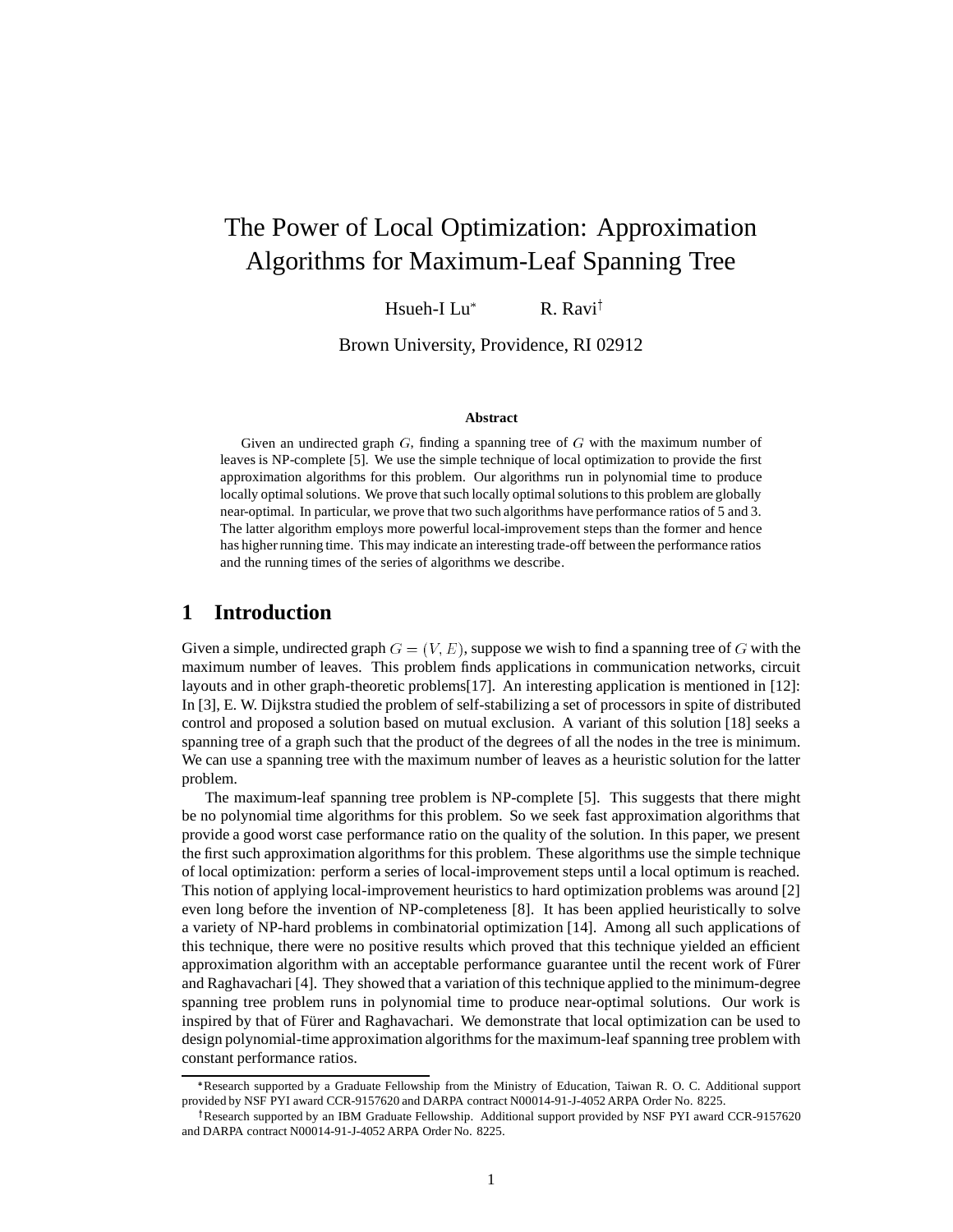We propose algorithms that perform local changes that increase the number of leaves in the resulting spanning tree. For the problem at hand, there is a natural notion of such a local change, namely, swapping a tree edge for a non-tree edge. This notion can also be extended to include swapping many tree edges for an equal number of non-tree edges in a single local-change operation. Our algorithms perform such local changes that increase the number of leaves until no improvement in the solution is possible and output a locally optimal solution as the approximate solution.

By varying the limit on the number of tree edges that can participate in a single local-change operation, we derive a series of approximation algorithms. Increasing this limit corresponds to allowing for more powerful local-improvement steps. Thus, the higher is this limit, the higher is the running time of the corresponding algorithm. A local-change operation involving at most  $k$  tree edges is termed a  $k$ -*change*. Intuitively,  $k$ -changes are costlier to implement than  $(k - 1)$ -changes. However we expect an algorithm using  $k$ -changes to yield a better solution than an algorithm using only  $(k - 1)$ -changes. In this paper, we corroborate this intuition and prove that local-improvement algorithms that use 1-changes and 2-changes have performance ratios of 5 and 3 respectively. The following are the main results of this paper.

**Theorem 1** *There is an*  $O(n^4)$  algorithm using 1-changes for finding a spanning tree of any undi*rected graph* <sup>G</sup> *with* <sup>n</sup> *nodes such that the number of leaves in this spanning tree is at least as many as a fifth of the number of leaves in any spanning tree of* <sup>G</sup>*.*

**Theorem 2** *There is an*  $O(n^7)$  algorithm using 2-changes for finding a spanning tree of any undi*rected graph* <sup>G</sup> *with* <sup>n</sup> *nodes such that the number of leaves in this spanning tree is at least as many as a third of the number of leaves in any spanning tree of* <sup>G</sup>*.*

We prove that the running time of the approximation algorithm using  $k$ -changes increases with  $k$ as follows.

**Lemma 1** *The running time of the approximation algorithm using* <sup>k</sup>*-changes on a graph with* <sup>n</sup> *nodes is*  $O(n^{3k+1})$ *.* 

The pattern exhibited in Theorems 1 and 2 leads us to conjecture that there is a trade-off between the running times and the performance ratios exhibited in the series of algorithms we have defined.

**Conjecture 1** *The performance ratio of the approximation algorithm using* <sup>k</sup>*-changes is strictly better than that of the algorithm using*  $(k - 1)$ *-changes.* 

In the next section, we discuss related work. Then we present the algorithm formally and describe the basic properties of locally optimal solutions. We then derive a rough bound on the performance guarantee of solutions optimal under 1-changes and use these ideas to prove the bound in Theorem 1. We omit the proof of the performance guarantee in Theorem 2 in this abstract. We close with suggestions for future work.

### **2 Related work**

The idea of applying local improvements to obtain good solutions to hard optimization problems is not new [2]. It has been applied to provide heuristic solution for a variety of hard problems in combinatorial optimization. Chapter 19 of [14] examines a few applications of this technique. Some notable examples are its applications to the graph partitioning [9] and the Traveling Salesperson problems [11]. A number of complexity results relating to the paradigm of local optimality and the time complexity of computing a locally optimal solution are presented in [7, 13]. In this paper, we are interested in the application of local-search techniques to design efficient approximation algorithms, namely, those that run in *polynomial* time and provide *provably* good solutions with values close to that of the optimum.

Furer and Raghavachari [4] showed such an application of local search to the problem of computing a spanning tree of a given graph whose maximum degree is minimum. This is termed the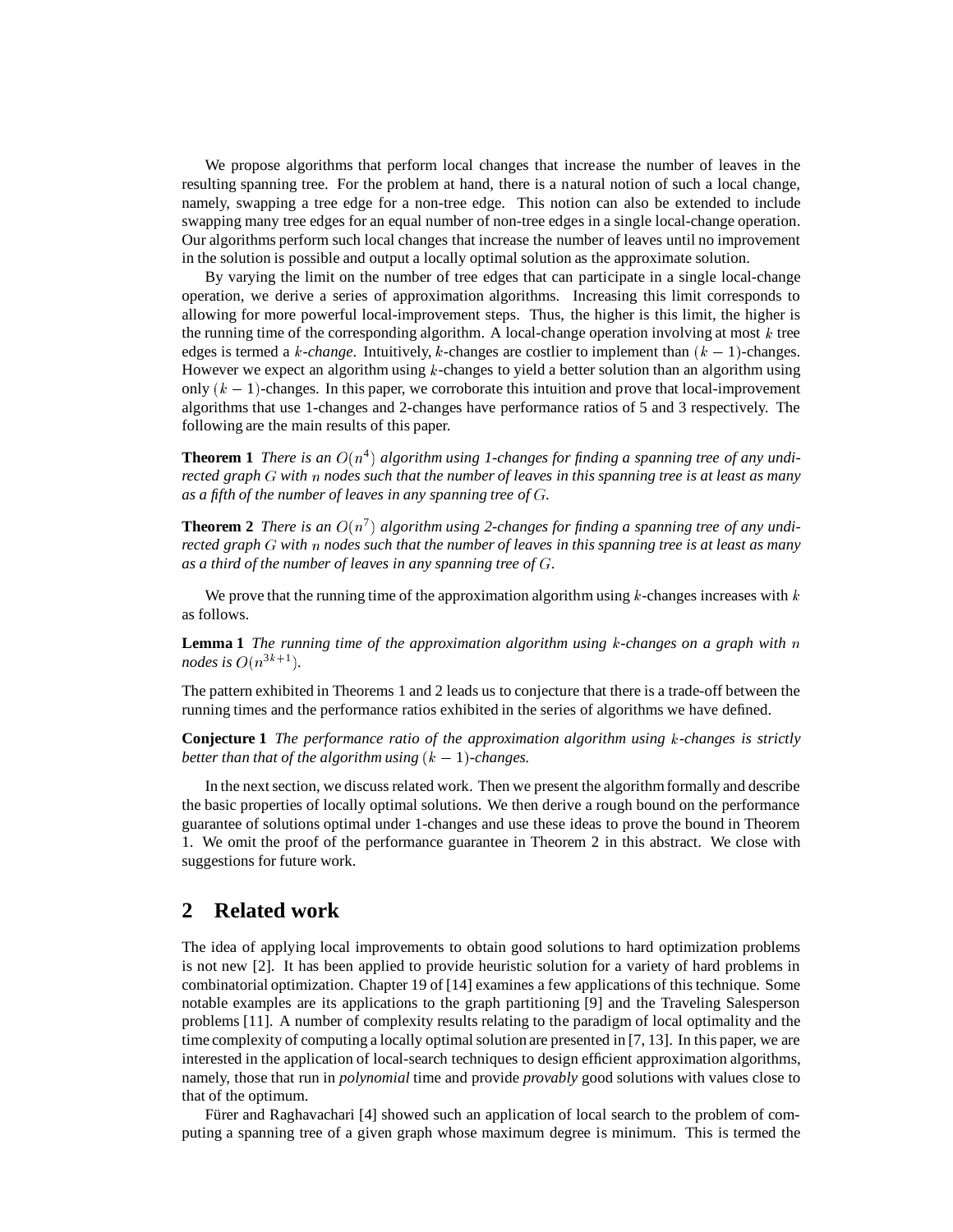minimum-degree spanning tree problem and is NP-complete [5]. Furer and Raghavachari show that local optimization can be applied to produce spanning trees and even Steiner trees of nearly minimum degree. They prove that the degree of the resulting solutions is within an additive logarithmic error of optimum. Their techniques have been generalized recently to obtain approximation algorithms for a variety of minimum-degree network design problems in [16]. In this paper, we add to the list of problems that are amenable to good approximate solutions by local-search methods.

Previous work on finding spanning trees with many leaves have focused on graphs with minimum degree at least k for some fixed  $k \geq 3$ . For such graphs, good lower bounds on the number of leaves achievable in a spanning tree are derived in [10, 6, 12, 17]. These lower bounds are typically proved algorithmically by constructing a spanning tree with the desired number of leaves. Thus these algorithms can be interpreted as approximation algorithms for the maximum-leaf spanning tree problem for special classes of graphs in which the minimum degree of a node is at least  $k$ . However, to the best of our knowledge, no previous approximation algorithms for this problem are known in the general case that we consider in this paper. The current best lower bound for the number of leaves achievable in a spanning tree of a n-node graph with minimum degree k is  $(1 - b \ln k/k)n$  where  $b$  is any constant exceeding 2.5 and  $k$  is sufficiently large[10]. The best lower bounds for the cases  $k = 3$  and 4 are  $\Omega(n/4)$  and  $\Omega(2n/5)$  respectively [10].

## **3 Definitions**

In this section, we introduce some definitions that we use throughout the paper. The following definitions are relevant to any spanning tree of the input graph  $G$ . Henceforth we shall use the term degree of a node to refer to its degree in the tree under consideration. So leaves are just nodes of degree one. A node is *internal* if it is not a leaf. We call a node of degree greater than two a *high degree node*. A leaf is *special* if it is adjacent to a high degree node. All other leaves are termed *normal*. Thus normal leaves are exactly the leaves that are adjacent to nodes of degree two in the tree. A tree path containing only nodes of degree two is called a *2-path*. Its length is the number of nodes in it. A 2-path is *short* if its length is one; otherwise it is *long*. We shall refer to an edge  $e = (u, v)$  as an edge *between* u and v.

For a spanning tree T, we use  $\lambda(T)$  to denote the number of leaves in T. We omit the T where it is understood. We use  $n_i$  to denote the number of nodes of degree i. Suppose the input graph G has *n* nodes. We define  $N_i = n - \sum_{1 \leq j < i} n_j$ , the number of nodes with degree at least *i*. Thus for instance,  $N_3$  is the number of high degree nodes. The number of short and long 2-paths are represented by  $P_\ell$  and  $P_s$  respectively. Let  $\lambda_s$  and  $\lambda_n$  be the number of special and normal leaves respectively. We have the following observations.

**Observation 1** *The number of high degree nodes in a tree is at most the number of leaves in the tree minus 2. In other words,*  $N_3 < \lambda - 2$ .

**Observation 2** *The number of 2-paths in any tree is at most twice the number of leaves in the tree.*

$$
P_{\ell} + P_s \le N_3 + \lambda_n - 1 \le 2\lambda - 3. \tag{1}
$$

### **4 The Algorithm**

In this section, we formally define <sup>k</sup>-changes and describe the approximation algorithms.

### **4.1 Edge Changes, Improvements and LOTs**

Our algorithm starts with an arbitrary spanning tree T of the given graph G. Let  $e = (u, v)$  be an edge in  $G - T$  and f be an edge in the unique tree path of T connecting u and v. We call making e a tree edge and f a non-tree edge an (*edge*) *change* ( $e$ ; f) with respect to T. The spanning tree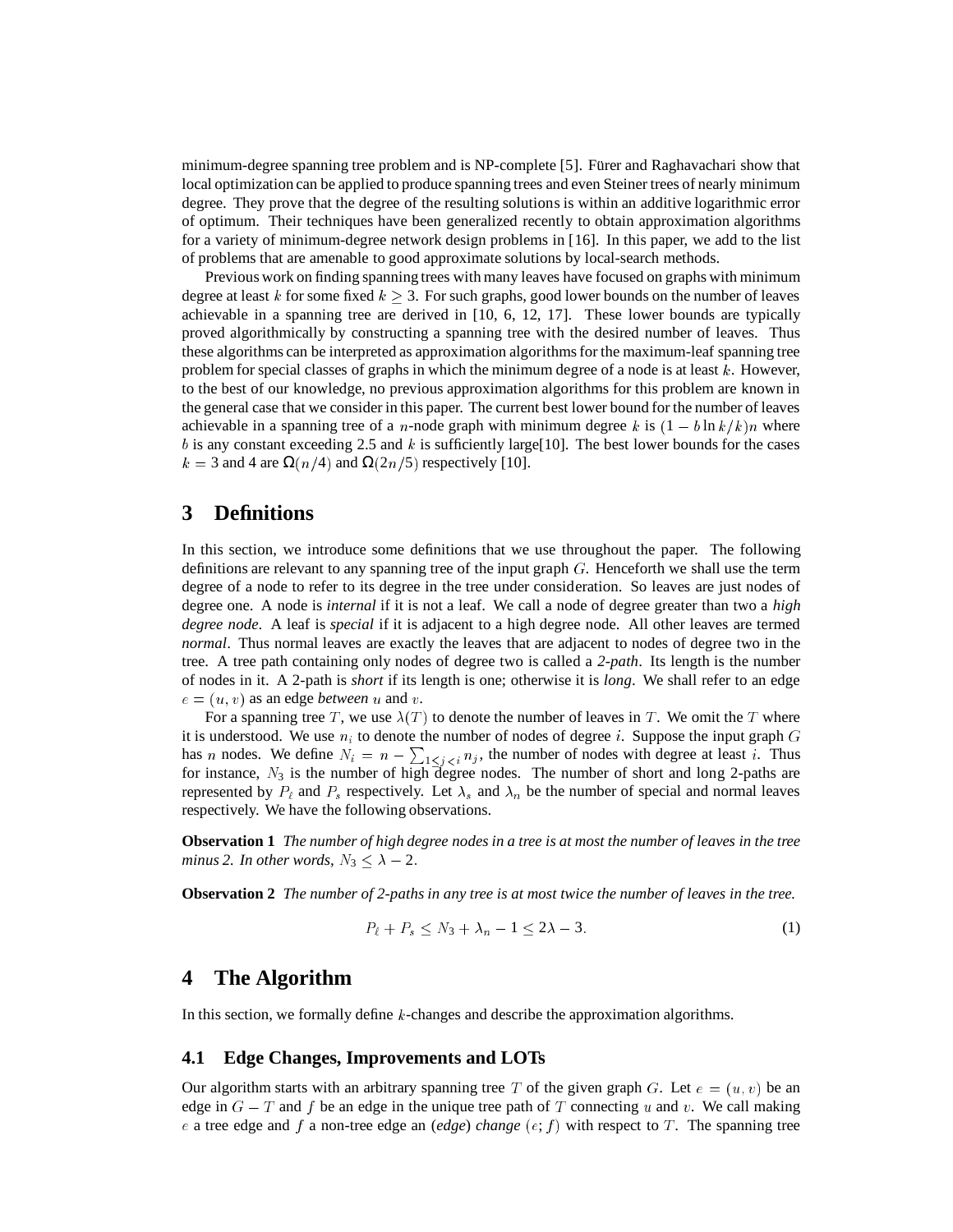

Figure 1: Examples of local improvements. In (a), the tree  $T$  is shown in dark lines and the non-tree edges are dotted. The change  $(e; f)$  is a 1-improvement on T resulting in  $T_1$  with one more leaf as shown in (b).  $T_1$  does not admit any 1-improvement but admits the 2-improvement ( $e_1, e_2; f_1, f_2$ ) to give  $T_2$  shown in (c).

obtained by applying change  $(e; f)$  on T is denoted by  $T(e; f)$ . If  $T(e; f)$  has more leaves than T, then we call the change  $(e; f)$  an *improvement*.

We can generalize the notion of performing single edge swaps to allow for multiple edge swaps in a single change step. Suppose  $e_0 = e$ ,  $f_0 = f$ , and  $T_0 = T$ . Let  $T_{i+1}$  denote  $T_i(e_i; f_i)$ , where  $(e_i; f_i)$  is a change with respect to  $T_i$  for  $0 \le i < j$ . We use  $T(e_0, e_1, \ldots, e_{j-1}; f_0, f_1, \ldots, f_{j-1})$  to denote  $T_i$ . For any  $k \geq j$ , we define

$$
(e_0, e_1, \ldots, e_{j-1}; f_0, f_1, \ldots, f_{j-1})
$$

to be a <sup>k</sup>*-change* with respect to <sup>T</sup> . A <sup>k</sup>-change with respect to a spanning tree <sup>T</sup> is a <sup>k</sup>*-improvement* if the resulting spanning tree on applying the  $k$ -change has more leaves than  $T$ .

Note that a k-change is more powerful than  $k$  1-changes. It is a batched version of any sequence of k 1-changes. In Figure 1, we illustrate a spanning tree T that admits a 1-improvement. On applying the 1-improvement we get a spanning tree  $T_1$  that does not admit a 1-improvement but has a 2-improvement.

A <sup>k</sup>*-locally optimal tree* (k-LOT) of a given graph <sup>G</sup> is a spanning tree that does not admit any k-improvement. By definition, an *i*-LOT is also a *j*-LOT for any  $j < i$ . Since a spanning tree has exactly  $n - 1$  edges, an optimal spanning tree with the maximum number of leaves is just a  $(n-1)$ -LOT.

#### **4.2 The algorithm and termination**

Our idea is simply to use  $k$ -LOTs to approximate the maximum-leaf spanning tree for small values of k. We start with an arbitrary spanning tree and keep applying  $k$ -improvements on the current spanning tree until we obtain a  $k$ -LOT. Clearly, the second step dominates the time complexity. Whether a spanning tree is a  $k$ -LOT can be decided in polynomial time for constant  $k$ , since a spanning tree cannot have more than  $\binom{\binom{n}{2}-n+1}{k}$  -  $\binom{n-1}{k}$  $k$ -changes. The algorithm itself has no more than  $n - 3$  iterations because the number of leaves should be at least 2 to begin with and at most  $n-1$ , and this number increases with every iteration. Therefore, the running time to obtain a k-LOT is  $O(n^{3k+1})$  which is a polynomial in n for constant k. This proves Lemma 1.

Our major concern in this paper is the performance guarantee of this approximation algorithm. In other words, how much less can the number of leaves in a  $k$ -LOT be from that of the optimum? In the following sections we shall prove that the performance ratio of 1-LOTs is 5.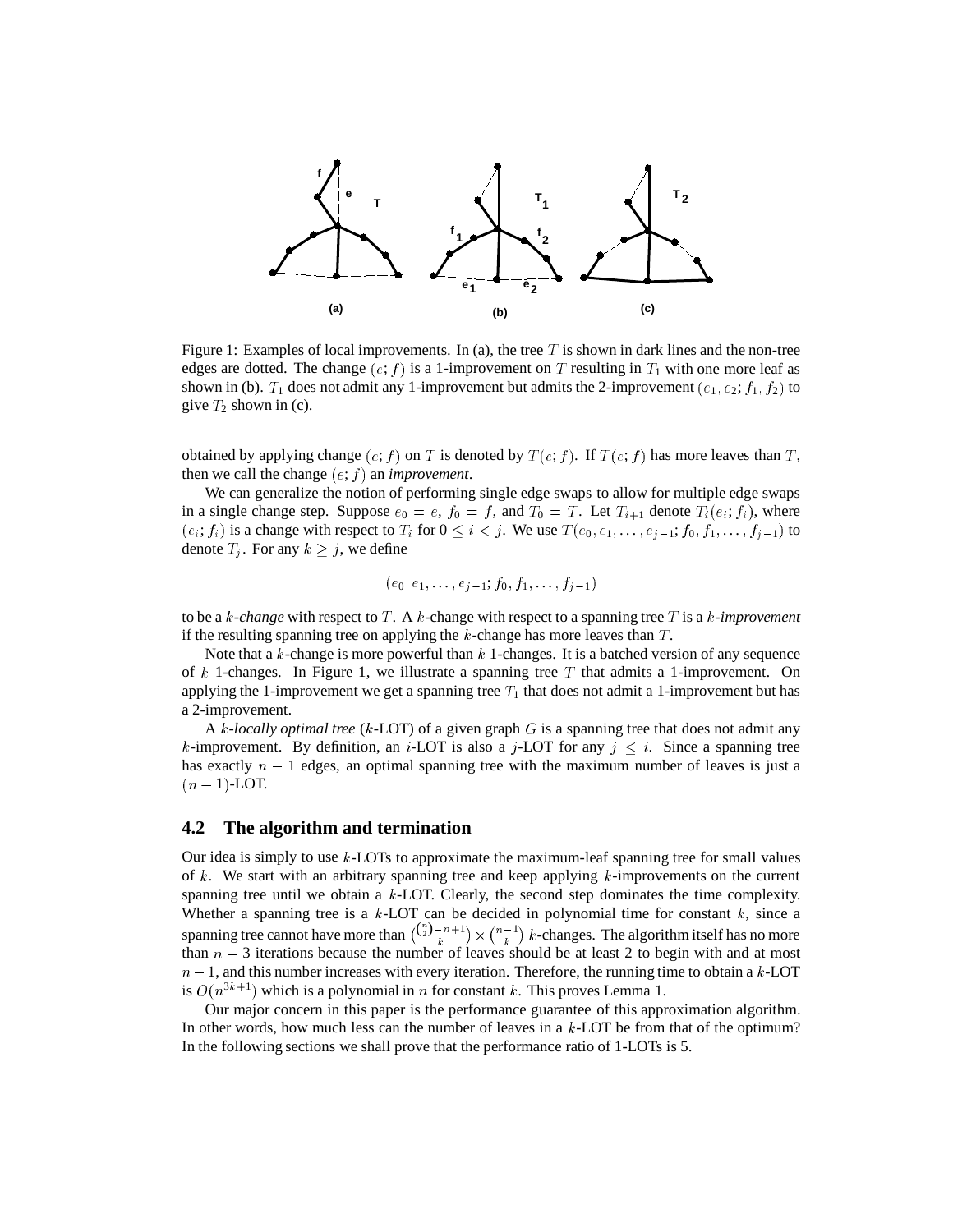

Figure 2: Illustrating properties P1 and P2 for 1-LOTs. In the above figure, dark edges represent tree edges and the dashed edge is a non-tree edge violating the property P1 or P2. In both the above cases, a 1-improvement  $(e; f)$  can be identified.

### **5 Basic properties of 1-LOTs and a rough bound**

In this section, we illustrate our proof method by proving a rough bound on the performance ratio of 1-LOTs. We begin by examining a few basic properties that are useful in proving the bounds.

### **5.1 Basic Properties**

By definition, a 1-LOT has the following properties (See Figure 2).

- **P1** In a 1-LOT T, any cycle formed by adding a non-tree edge between a leaf and an internal node does not contain two adjacent nodes of degree two.
- **P2** In a 1-LOT T, any cycle formed by adding a non-tree edge between two internal nodes does not contain a node of degree two.

The following lemma shows that P1 and P2 together are necessary and sufficient conditions for 1-optimality.

**Lemma 2** *A tree is a 1-LOT if and only if it satisfies P1 and P2.*

**Proof**  $(\Rightarrow)$  If P1 or P2 were not true for a tree T, then it is straightforward to identify a 1improvement for  $T$  showing that  $T$  is not a 1-LOT.

 $(\Leftarrow)$  We prove the contrapositive and show that if a spanning tree is not a 1-LOT then it violates either P1 or P2. If a spanning tree is not a 1-LOT then there exists a 1-improvement for this spanning tree. It is easy to see that any non-tree edge incident on two leaves cannot be involved in any 1-improvement. So any non-tree edge involved in a 1-improvement must be an edge between an internal node and a leaf or an edge between two internal nodes. In the first case, the tree violates property P1 and in the second case, it violates P2.

Using Lemma 2, it is easy to derive the following corollaries.

**Lemma 3** *In a 1-LOT* <sup>T</sup> *, there is no non-tree edge between a normal leaf and an internal node.*

Any 2-path in a spanning tree partitions the remaining nodes of the tree into two pieces on its removal. We refer to the sets of nodes representing these two pieces as the two *sides* of the 2-path.

**Lemma 4** *In a 1-LOT* <sup>T</sup> *, only the first two nodes on a long 2-path, counting from a particular side, have non-tree edges to nodes in that side. Furthermore, both the endpoints of any non-tree edge between nodes in two sides of a long 2-path must be leaves.*

**Lemma 5** *In a 1-LOT, there is no non-tree edge between two nodes in the same long 2-path.*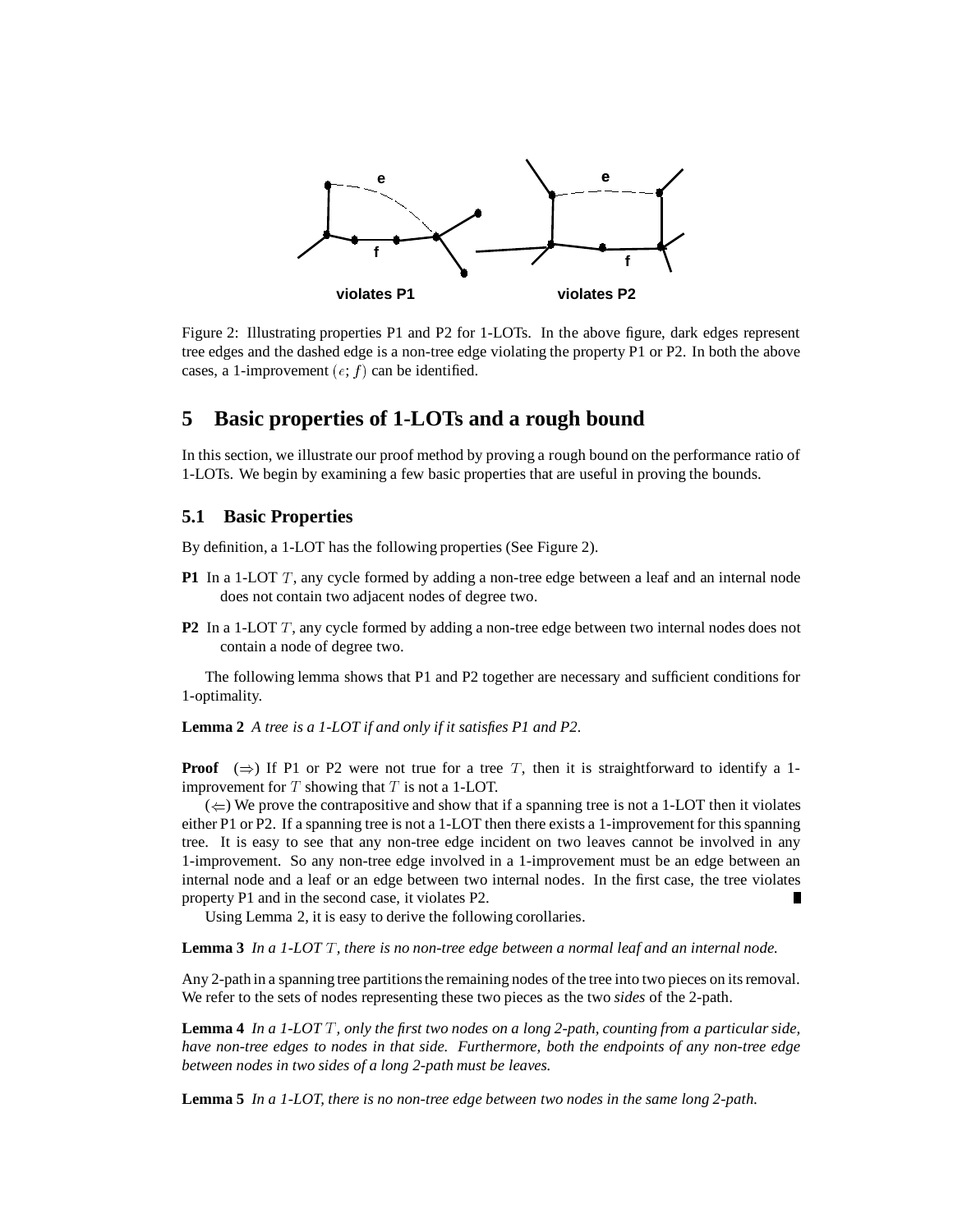

Figure 3: Proof of Lemma 6 by contradiction: The dark edges are edges of  $T'$  and the dashed edges are edges of T. If there are five leaves of T' in path P, then the middle leaf must be connected in  $T'$ to one of the two sides via a non-tree edge  $e$  as shown above. This edge e violates the assumption that the tree  $T$  is a 1-LOT (Lemma 4).

### **5.2 The strategy: Proving a rough bound**

In this subsection, we illustrate the basic strategy used in proving Theorem 1 by proving a weaker version of it. For this, we prove the following lemma.

**Lemma 6** Let G be an undirected graph and let T be a 1-LOT of G. Then for any spanning tree  $T'$ *of*  $G$  and any 2-path  $P$  *of*  $T$ *, the number of leaves of*  $T'$  *in*  $P$  *is at most four.* 

**Proof** The proof is by contradiction. Assume for a contradiction that there are no less than five leaves of T' in P. Let five of them be  $w_1, w_2, w, w_3$ , and  $w_4$ , where w is the middle one along P, and  $w_1$  and  $w_2$  are on the same side of w (See Figure 3). Note that by Lemma 5 there are no non-tree edges between nodes in  $P$ . Let v be the node closest to w in T' that is not in P. Let the last edge in the path from w to v in T' be  $e = (u, v)$  where  $u \in \mathcal{P}$ . Since w is the middle leaf in T' along P, the cycle closed by e contains at least two nodes of degree two, i.e., either  $w_1$  and  $w_2$  or  $w_3$  and  $w_4$ . Without loss of generality, let these two nodes be  $w_1$  and  $w_2$ . Since they are both in  $\mathcal{P}$ , the nodes between them in  $\mathcal{P}$ , if any, also have degree two in T. This implies that the cycle closed by  $\epsilon$ contains at least two adjacent nodes of degree two, which contradicts the fact that  $T$  is a 1-LOT by Lemma 4. Г

Recall that  $\lambda(T)$  denotes the number of leaves in a tree T.

**Theorem 3** Let  $G$  be an undirected graph. Let  $T^*$  be a maximum-leaf spanning tree of  $G$  and let  $T$ *be a 1-LOT of G. Then*  $\lambda(T^*) \leq 10 \cdot \lambda(T)$ *.* 

**Proof** Consider any spanning tree  $T'$  of  $G$ . We bound the number of leaves of  $T'$  that are  $(a)$ leaves,  $(b)$  high degree nodes, and  $(c)$  nodes in 2-paths in T independently. Note that these three categories account for every node in G. The total number of leaves in T is  $\lambda(T)$  by definition. Also, the total number of high degree nodes in T is at most  $\lambda(T)$  by Observation 1. Also, we can bound the *number* of 2-paths in T by  $2\lambda(T)$  using Observation 2. Using Lemma 6, we can bound the number of leaves of T' in each 2-path of T by four. Thus the total number of leaves in T' is at most  $\lambda(T) + \lambda(T) + 2\lambda(T) \cdot 4 = 10\lambda(T)$ . Since this bound holds for any tree T', it also holds for T<sup>\*</sup> in particular and our theorem is proved.

### **6 Performance Guarantee of 1-LOTs**

In this section we prove the following restatement of Theorem 1.

**Theorem 4** Let  $G_0$  be a given simple undirected graph. Let  $T_0^*$  be a maximum-leaf spanning tree of  $G_0$  and let  $T_0$  be a 1-LOT of  $G_0$ . Then  $\lambda(T_0^*) \leq 5 \cdot \lambda(T_0)$ .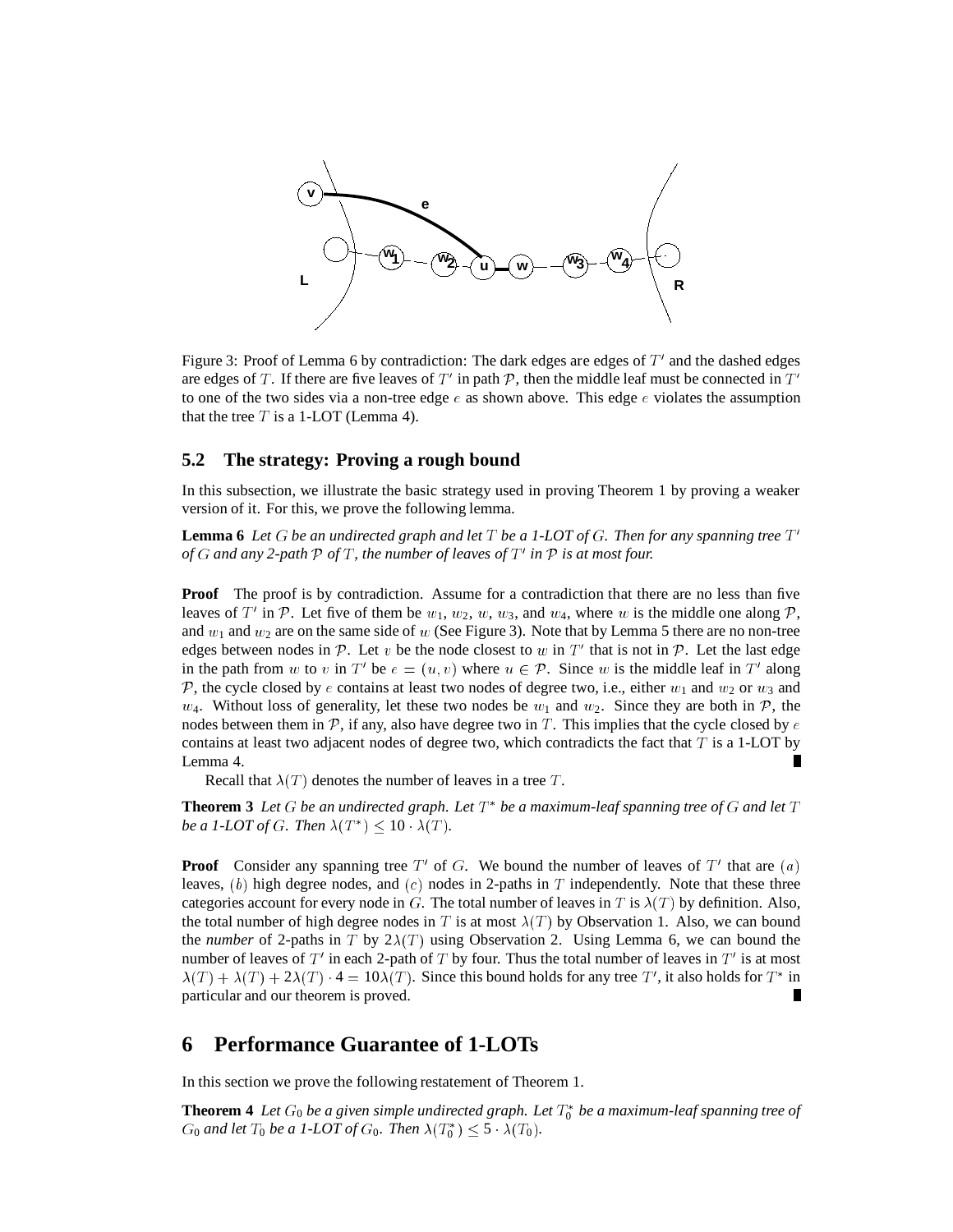#### **6.1 Augmentation**

In order to prove Theorem 4, we augment  $G_0$  together with  $T_0$  as follows. For every normal leaf in  $T_0$  adjacent to a short 2-path, we subdivide the tree edge incident on the normal leaf by inserting a new node of degree 2 in this edge. We have the following lemma.

**Lemma 7** Let G and T be the augmented versions of  $G_0$  and  $T_0$  respectively. If  $T_0$  is a 1-LOT of  $G_0$  then  $T$  is a 1-LOT of  $G$ . Furthermore, if  $T_0^*$  is a maximum-leaf spanning tree of  $G_0$  and  $T^*$  is a *maximum-leaf spanning tree of G, then*  $\lambda(T) = \lambda(T_0) \leq \lambda(T_0^*) \leq \lambda(T^*)$ .

**Proof-sketch** We can prove that T is a 1-LOT of G by contradiction using Lemma 3. Now we consider the relations among  $\lambda(T)$ ,  $\lambda(T_0)$ ,  $\lambda(T_0^*)$ , and  $\lambda(T^*)$ . The equality is trivial since augmentation does not change the number of leaves. The first inequality follows from the definition of  $T_0^*$ . The last inequality can be proved by constructing a spanning tree of G with at least  $\lambda(T_0^*)$ leaves.

### **6.2 Partition into regions**

For the sake of proof, based on the 1-LOT  $T$ , we partition the nodes in  $G$  depending on whether they occur in a long 2-path in  $T$ . We further partition the nodes of  $G$  that are not in any long 2-path in <sup>T</sup> into *regions*. These regions are exactly the connected components of <sup>T</sup> obtained on removing the nodes in long 2-paths from  $T$ . A region is *special* if it contains at least one special leaf of  $T$ ; otherwise it is *normal*. Let us use <sup>S</sup> and <sup>R</sup> to stand for the number of special and normal regions, respectively. The degree of a region is the number of long 2-paths incident on it. Note that as a result of augmentation, each normal leaf is a single-node normal region by itself. So a normal region is either a single leaf or a set of high degree nodes interconnected via short 2-paths. We term these two kinds of normal regions *external* and *internal*, respectively. It is easy to prove the following relation for a 1-LOT T. Recall that  $P_\ell$  is the number of long 2-paths in T.

$$
P_{\ell} = S + R - 1 \tag{2}
$$

#### **6.3 Accounting for leaves in long 2-paths**

The key observation which helps proving the tighter bound in Theorem 4 is that not every long 2-path in  $T$  contributes four leaves in any spanning tree as proved in Lemma 6. The following lemma is a refined version of Lemma 6 and is proved in a similar manner.

**Lemma 8** Let  $T'$  be a spanning tree of G and P be a long 2-path of a 1-LOT T of G. Suppose P is *incident on two regions L and R in* T. The number of nodes in  $\mathcal P$  which are leaves of  $T'$  is at most (*i*) four, if L and R are both special, (*ii*) three, if only one of L and R is special, and (*iii*) two, if L *and* <sup>R</sup> *are both normal.*

We can think of the above lemma as providing an upper bound on the number of leaves of  $T'$  in any long 2-path  $\mathcal P$  of  $T$  in the following way. Assume that a normal region contributes a charge of one and a special region a charge of two to the upper bound for any incident long 2-path. Then the upper bound on the number of leaves of T' in any long 2-path  $P$  is exactly the sum of the charge contributions of both its adjoining regions.

#### **6.4 Invalid regions and better bounding**

Even the careful counting of the leaves of  $T'$  in long 2-paths in the above lemma is not sufficient to prove Theorem 1. For example, consider an internal normal region. To connect any node in such a region in  $T'$  to any region outside, we must use one of the long 2-paths incident on it since there are no non-tree edges going from this region to any other region. This implies that this normal region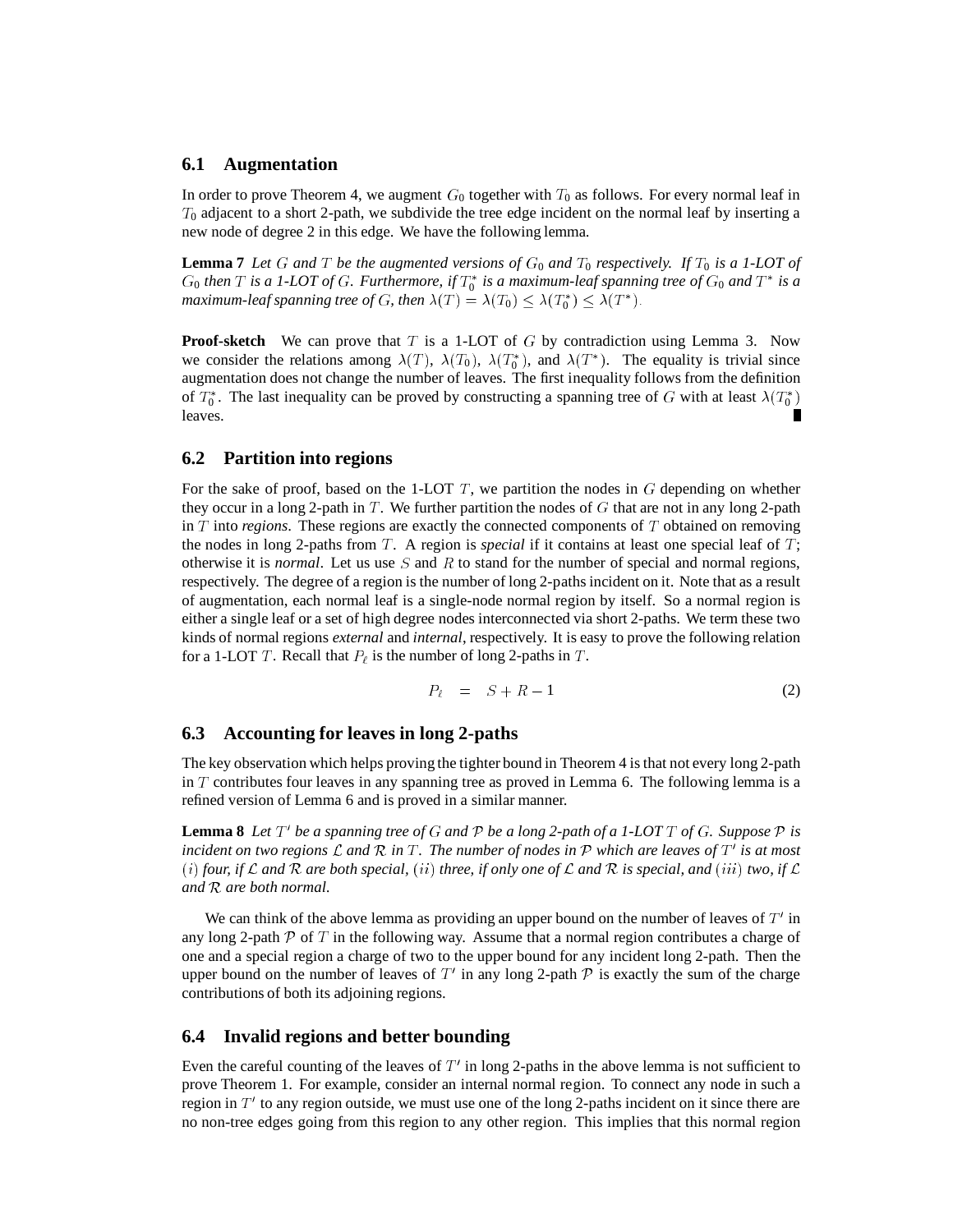cannot charge a contribution of one to *all* its incident long 2-paths. To capture this we define the notion of an *invalid* region.

**Definition:** A region of T is invalid in  $T'$  if it is either an internal normal region or it is a special region and every special leaf in this region is also a leaf in  $T'$ . We now define long 2-paths for which the bounds on the number of leaves of  $T'$  is more stringent than those stated in Lemma 8. Let  $\mathcal P$ be a long 2-path of T. We call P *deficient* in T' if the number of nodes in P that are leaves in T' is at most two less than the upper bound stated in Lemma 8. We can prove the following using the properties of an invalid region of a 1-LOT.

**Lemma 9** Let *k* be the number of regions of a 1-LOT T that are invalid in T'. Then we can identify *at least*  $(k - 1)$  *distinct long 2-paths of*  $T$  *that are deficient in*  $T'$ *.* 

Now we prove our final bound on the number of leaves of any spanning tree  $T'$  that are nodes in long 2-paths in a 1-LOT  $T$ .

**Lemma 10** For any spanning tree  $T'$ , the number of leaves of  $T'$  that are nodes of long 2-paths in *a 1-LOT* <sup>T</sup> *is at most*

$$
4S+3\lambda_n-\lambda_n^*-2S^*,
$$

where  $\lambda_n^*$  is the number of normal leaves of T which are also leaves in T', and S<sup>\*</sup> is the number of special regions of  $T$  that are invalid in  $T'$ .

**Proof** Let  $S_i$  and  $R_i$  denote the number of special and normal regions of degree i for any  $i \geq 1$ , respectively. Then we have  $S = \sum_{i \geq 1} S_i$  and  $R = \sum_{i \geq 1} R_i$ . If we regard T as a tree of regions, the sum of degrees of regions is at most two times the number of long 2-paths. Namely,  $\sum_{i\geq 1} i \cdot S_i + \sum_{i\geq 1} i \cdot R_i \leq 2P_\ell$ . We interpret Lemma 8 using the notion of charge contributions of regions to incident long 2-paths. Using this interpretation, the total number of leaves of  $T'$  in long 2-paths of T is at most  $2\sum_{i\geq 1}i \cdot S_i + \sum_{i\geq 1}i \cdot R_i \leq 4P_\ell - \sum_{i\geq 1}i \cdot R_i$ , by the previous inequality.

Note that a single normal leaf is also a normal region. If a normal leaf of T is also a leaf in  $T'$ , then we can verify that this normal region cannot contribute any charge in the scheme above to its incident long 2-path. So we subtract one for each such region to get a bound of  $4P_{\ell} - \sum_{i \geq 1} i \cdot R_i - \lambda_n^* = 4(R + S - 1) - \sum_{i \geq 1} i \cdot R_i - \lambda_n^*$  using (2).

Note that the number of invalid regions in  $T<sup>T</sup>$  is precisely sum of the number of internal normal regions and invalid special regions. The number of such regions is  $R - R_1 + S^*$ . By Lemma 9 and the definition of deficiency, we can then subtract at least  $2(R - R_1 + S^* - 1)$  from the bound derived above. Thus the final upper bound on the number of leaves in  $T'$  from long 2-paths in  $T$  is

$$
4(R+S) - \sum_{i\geq 1} i \cdot R_i - \lambda_n^* - 2(R - R_1 + S^*).
$$

П

Simplifying using  $R = \sum_{i \geq 1} R_i$  and  $R_1 = \lambda_n$  proves the lemma.

#### **6.5 Proof of Theorem 4**

We allow all high degree nodes in  $T$  and all nodes in short 2-paths of  $T$  to be leaves in  $T^*$ . Using Lemma 10 with  $T' = T^*$ , we infer that the number of leaves in  $T^*$  on long 2-paths of T is at most  $4S + 3\lambda_n - \lambda_n^* - 2S^*$ . The remaining nodes in G are just special leaves and normal leaves. Since exactly  $\lambda_n^*$  normal leaves are still leaves in  $T^*$ , and at least  $S - S^*$  special leaves are not leaves in  $T'$ , the number of leaves in  $T^*$  is bounded by

$$
N_3 + P_s + (4S + 3\lambda_n - \lambda_n^* - 2S^*) + (\lambda_s - (S - S^*) + \lambda_n^*).
$$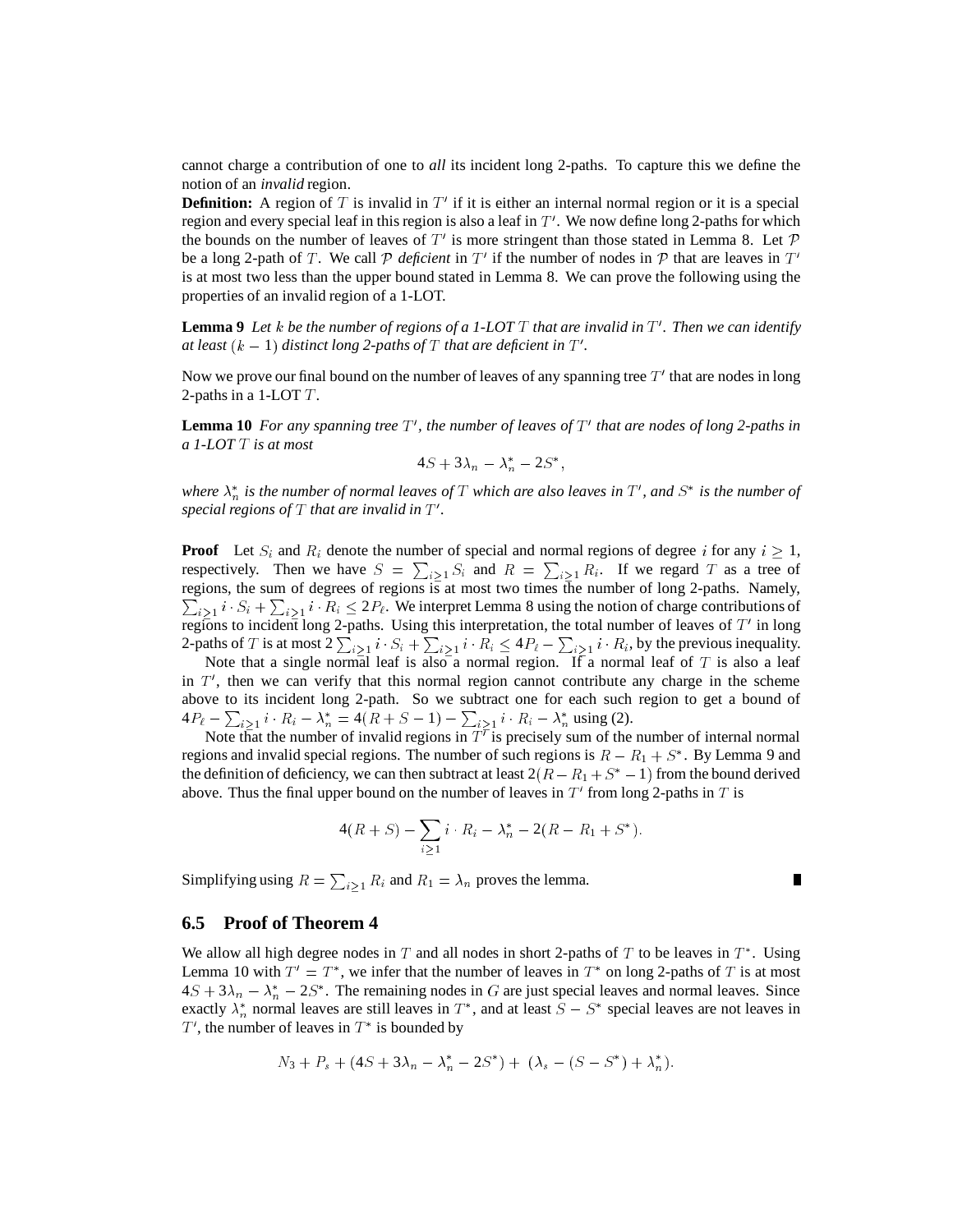

Figure 4: (a) An example of 1-LOT. (b) The maximum-leaf spanning tree of the graph in (a).

Note that  $S \leq \lambda_s$  because each special region contains at least one special leaf. From (2) and (1), we get  $S + P_s \leq N_3 + \lambda_n - R$ . It follows that

$$
\lambda(T^*) \le N_3 + \lambda_s + 3\lambda_n + 3S + P_s
$$
  
\n
$$
\le (N_3 + 3\lambda_s + 3\lambda_n) + (N_3 + \lambda_n - R)
$$
 using  $S \le \lambda_s$   
\n
$$
= (2N_3 + 3\lambda_s + 3\lambda_n) + (R_1 - R)
$$
  
\n
$$
\le 2N_3 + 3\lambda_s + 3\lambda_n
$$
  
\n
$$
\le 2n_1 + 3n_1(\text{ since } \lambda_s + \lambda_n \text{ is just } n_1) = 5\lambda(T).
$$

By Lemma 7, we know

$$
\frac{\lambda(T_0^*)}{\lambda(T_0)} \le \frac{\lambda(T^*)}{\lambda(T)} \le 5.
$$

Therefore, Theorem 4 is proved.

We conclude this section by showing an example of a 1-LOT in which the bound of 5 in Theorem 1 is approachable arbitrarily closely. It is easy to verify that the tree in Figure 4-(a) is a 1-LOT. The maximum-leaf spanning tree for this graph is shown in Figure 4-(b). Clearly, the longer this 1-LOT is, the closer to five the ratio is.

### **7 Future work**

We believe that the performance ratio of 2-LOTs is better than what we prove in Theorem 2 and conjecture the following.

#### **Conjecture 2** *The performance guarantee of 2-LOTs is 2.5.*

Working on the cases  $k \geq 3$  to obtain better performance guarantees is a direction for future work.

Papadimitriou and Yannakakis [15] identified a class of NP-hard optimization problems interreducible to one another using approximation-preserving reductions and thus took a step towards classifying NP-complete problems with respect to the hardness of approximating them. They called this class MAX-SNP. Recent work [1] has shown that problems complete for this class do not permit a fully polynomial-time approximation scheme unless  $P = NP$ . It is an intriguing open problem to determine if the maximum-leaf spanning tree problem is complete for MAX-SNP or if it does allow  $a(1 + \epsilon)$ -approximation. Along this direction, it would be interesting to examine if k-LOTs can be used in deriving such a polynomial-time approximation scheme.

#### **Acknowledgments**

We gratefully acknowledge the support, guidance and encouragement of our advisor, Prof. Philip Klein.